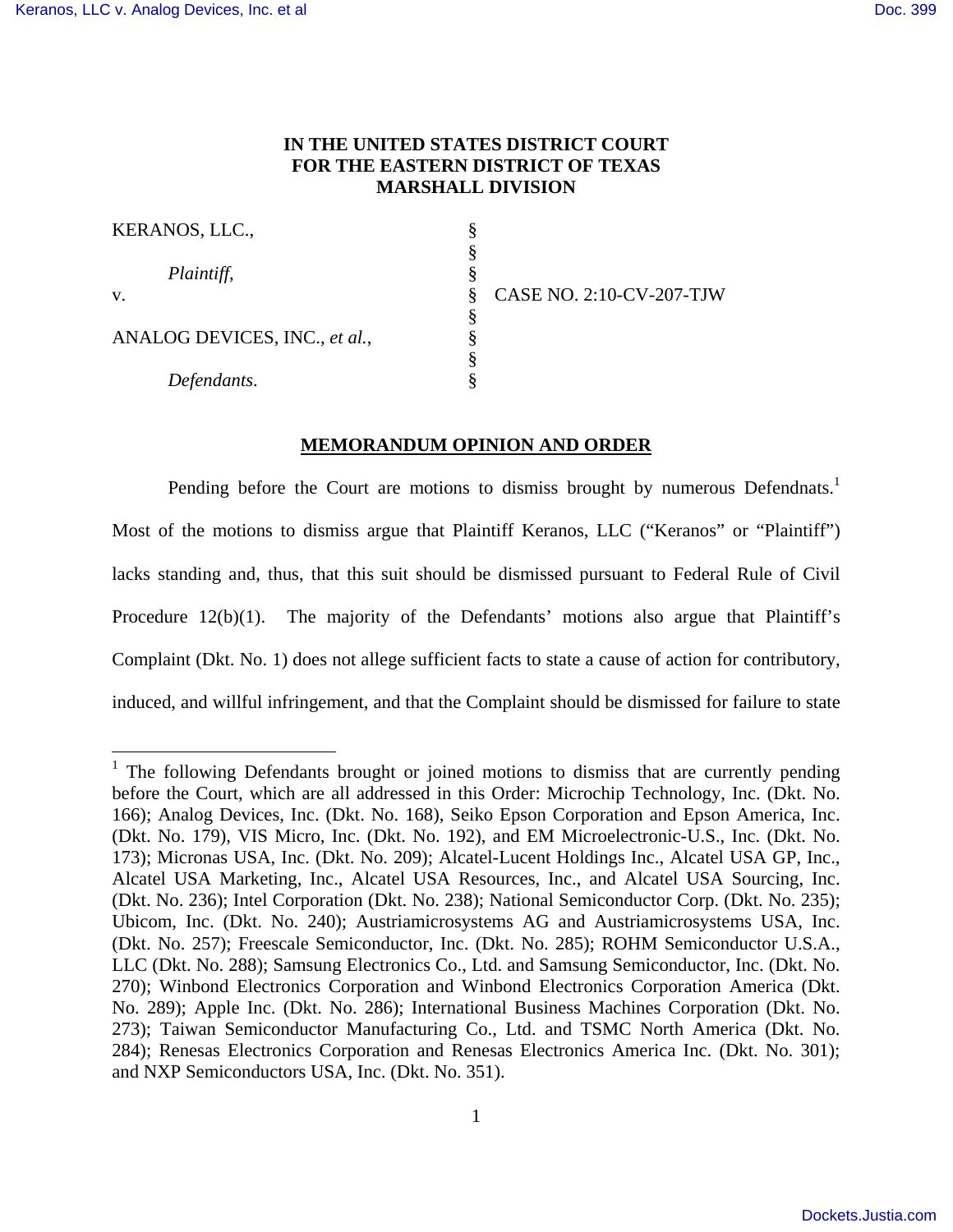a claim pursuant to Federal Rule of Civil Procedure 12(b)(6). Various defendants also raise additional, individual issues in their motions to dismiss, including personal jurisdiction arguments. The Court will first address the global arguments that Plaintiff does not have standing to sue for patent infringement and that Plaintiff has not alleged sufficient facts to state a claim for contributory, induced, and willful infringement. The Court will then address the individual issues raised in each Defendant's motion to dismiss.

# **I. Motions to Dismiss for Lack of Standing**

 Defendants argue that Keranos does not have standing to sue for infringement because (1) it is not the legal title owner of the patents-in-suit, and (2) its alleged interest in the patentsin-suit is insufficient to give rise to standing. Specifically, Defendants argue that the legal title holder of the patents-in-suit, United Module, Inc. ("United Module"), has not transferred "all substantial rights in the patent" to Keranos. Keranos, however, asserts that the rights granted to Keranos through the Exclusive Patent License and Royalty Agreement ("License Agreement") with United Module are sufficient to confer standing.

#### **A. Factual and Procedural Background**

 Plaintiff filed the present suit on June 23, 2010 alleging that Defendants infringed United States Patent Nos. 4,795,719 ("the '719 patent"), 4,868,629 ("the '629 patent"), and 5,042,009 ("the "009 patent") (collectively the "patents-in-suit"). The patents-in-suit are owned by United Module. On February 16, 2010, after the patents-in-suit had already expired, Keranos and United Module entered into the License Agreement in which United Module granted to Keranos: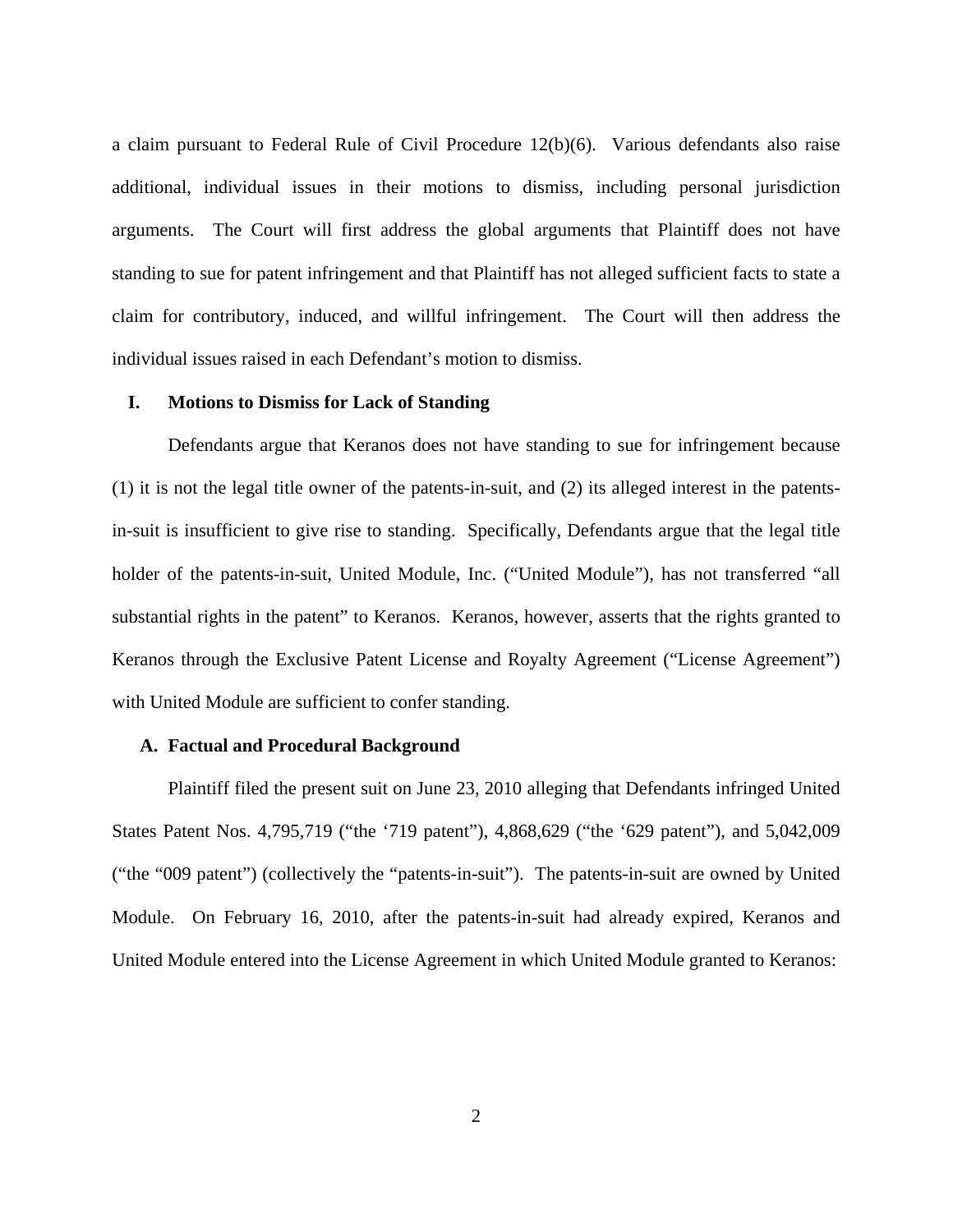- "the world-wide exclusive right and exclusive license to sue and recover for current and past infringements of the Patent Rights and any and all causes of action and remedies, either legal and/or equitable related thereto;"
- "the world-wide exclusive right and exclusive license to negotiate and grant sublicenses to third parties under the Patent Rights for past, present and/or future activities;" and
- "any and all other substantial rights in the Patent Rights . . . necessary and sufficient under any applicable law or precedent to confer standing and permit [Keranos] to initiate any actions on its own under paragraph 3 [of the License Agreement], and further without the need to join [United Module] in any such actions'"
- subject to the rights of prior licensees, "the world-wide exclusive right and exclusive license to make, have made, use, import and sell the Licensed Technology to the end of the term for which such Patent Rights exist;" and
- subject to the rights of prior licensees, "the world-wide exclusive right and exclusive license to have previously made, had made, used, sold and imported the Licensed Technology."

United Module is "expressly prohibited" under the License Agreement "from instituting or participating in any action for infringement related to the Patent Rights" and from "negotiation and/or granting any further licenses under the Patent Rights" without "express written authorization from [Keranos]." The License Agreement defines "Patent Rights" to mean "any and all of [United Module's] rights, title, ownership and interest world-wide in the Patents," and the term "Patents" is defined to include all three of the patents-in-suit.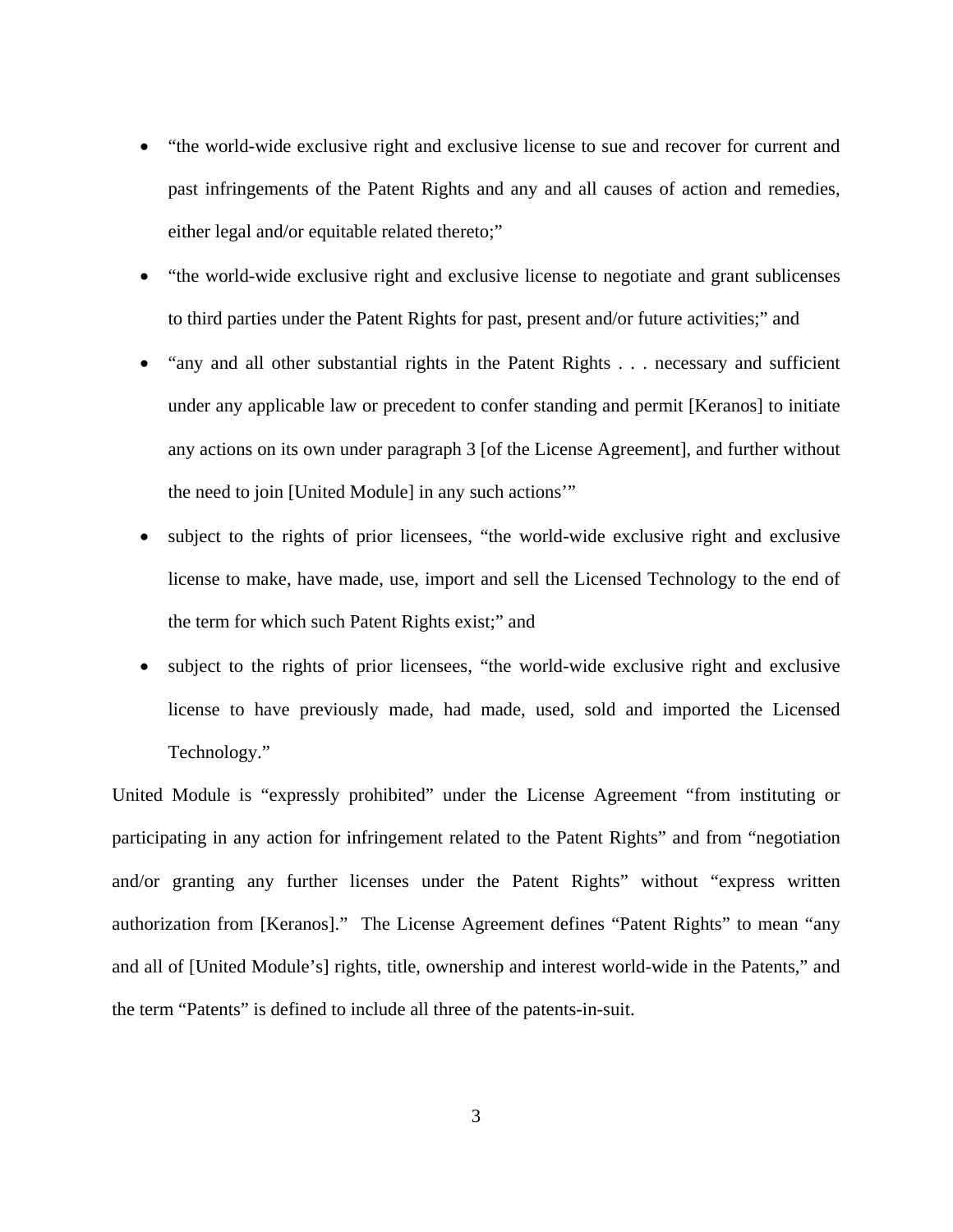## **B. Legal Standard**

Standing "determines the court's fundamental power to hear [a] suit." *Rivera v. Wyeth-Ayerst Labs.,* 283 F.3d 315, 319 (5th Cir. 2002). "Whether a party has standing to sue in federal court is a question of federal law." *Paradise Creations, Inc. v. UV Sales, Inc.*, 315 F.3d 1304, 1308 (Fed. Cir. 2003). The party asserting jurisdiction has the burden of establishing jurisdiction. *Id.*; *see also Rivera*, 283 F.3d at 318-19. In the context of patent infringement suits, there are two separate limitations on standing: constitutional and prudential. *See Morrow v. Microsoft, Corp.,* 499 F.3d 1332, 1338-39 (Fed. Cir. 2007) (differentiating constitutional and prudential standing). "Article III standing … generally must be present at the inception of the lawsuit." *Paradise*, 315 F.3d at 1308, *citing Lujan v. Defenders of Wildlife*, 504 U.S. 555, 560 (1992). "[I]n order to assert standing for patent infringement, the plaintiff must demonstrate that it held enforceable title to the patent at the inception of the lawsuit." *Id.* at 1309.

Only a patentee has standing to bring suit for patent infringement in its own name. *Textile Prods., Inc. v. Mead Corp*., 134 F.3d 1481 (Fed.Cir.1998); *see* 35 U.S.C. § 281. However, patent rights can be assigned, and a valid assignment that transfers "all substantial rights under the patent" vests independent standing in the assignee to enforce the rights under the patent. *See Speedplay, Inc. v. Bebop, Inc.*, 211 F.3d 1245, 1249-50 (Fed. Cir. 2000); 35 U.S.C. § 261. Thus, when a patentee transfers title in a patent by assignment, the assignee is the effective patentee under the Patent Act and the assignee has standing to sue for infringement in its own name. *Aspex Eyewear, Inc. v. Miracle Optics, Inc.*, 434 F.3d 1336, 1340 (Fed.Cir.2006). "A party that has been granted all substantial rights under the patent is considered the owner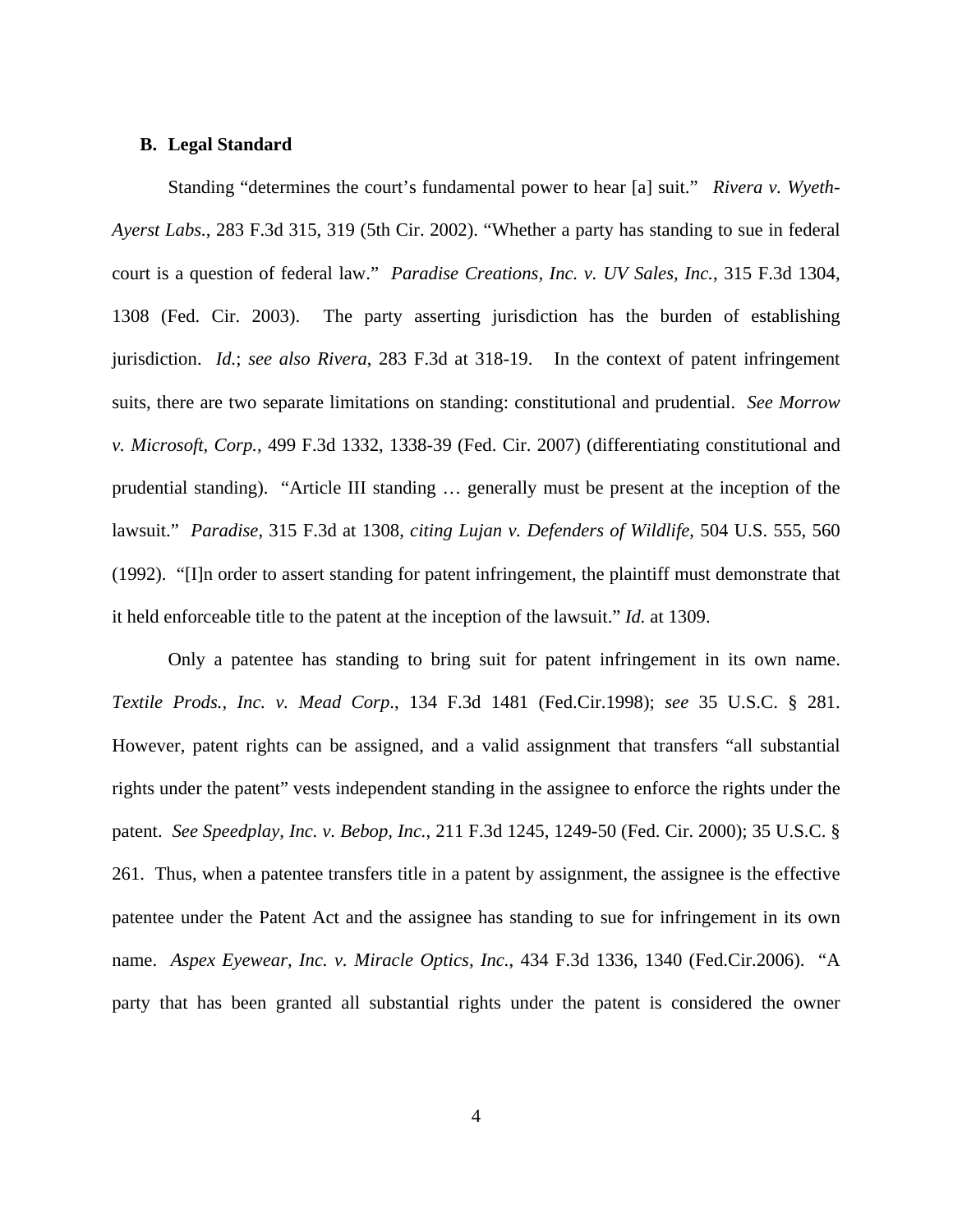regardless of how the parties characterize the transaction that conveyed those rights." *Speedplay,* 211 F.3d at 1250.

### **C. Discussion**

 The thrust of Defendants' argument is that the License Agreement between Plaintiff and United Module did not confer standing on Plaintiff because it did not transfer to Plaintiff the right to practice the invention or exclude others from practicing the invention. Accordingly, Defendants contend that it did not assign all substantial rights in the patent such that Keranos has standing to sue for infringement of the patents-in-suit on its own. Once a patent expires, the right to exclude others ceases, and the world is free to use the patented invention. *See In re Kaplan*, 789 F.2d 1574 (Fed. Cir. 1986). Because the patents-in-suit all expired before Keranos was formed and before the License Agreement was executed, Defendants argue that it could not have transferred the right to practice the invention or exclude others from practicing the invention. At best, Defendants claim that the License Agreement conveyed to Keranos the right to sue for past infringement, which Defendants argue is not enough to confer standing.

 In *Valmet Paper Machinery, Inc. v. Beloit Corporation*, the Western District of Wisconsin considered and rejected a similar argument. 868 F.Supp. 1085, 1087-88 (W.D. Wis. 1994). There, the defendants argued that only assignees who have acquired all the rights under a patent, including the exclusive right to make, use and vend the invention, have standing to sue for patent infringement. *Id*. at 1087. Because the patents in *Valmet* had expired at the time the assignment was made, the defendants argued that the assignment could not have transferred the right to make, use, or vend the invention, and plaintiff only acquired a right to claim damages. *Id*. The defendants argued that this was not enough to confer standing under the Supreme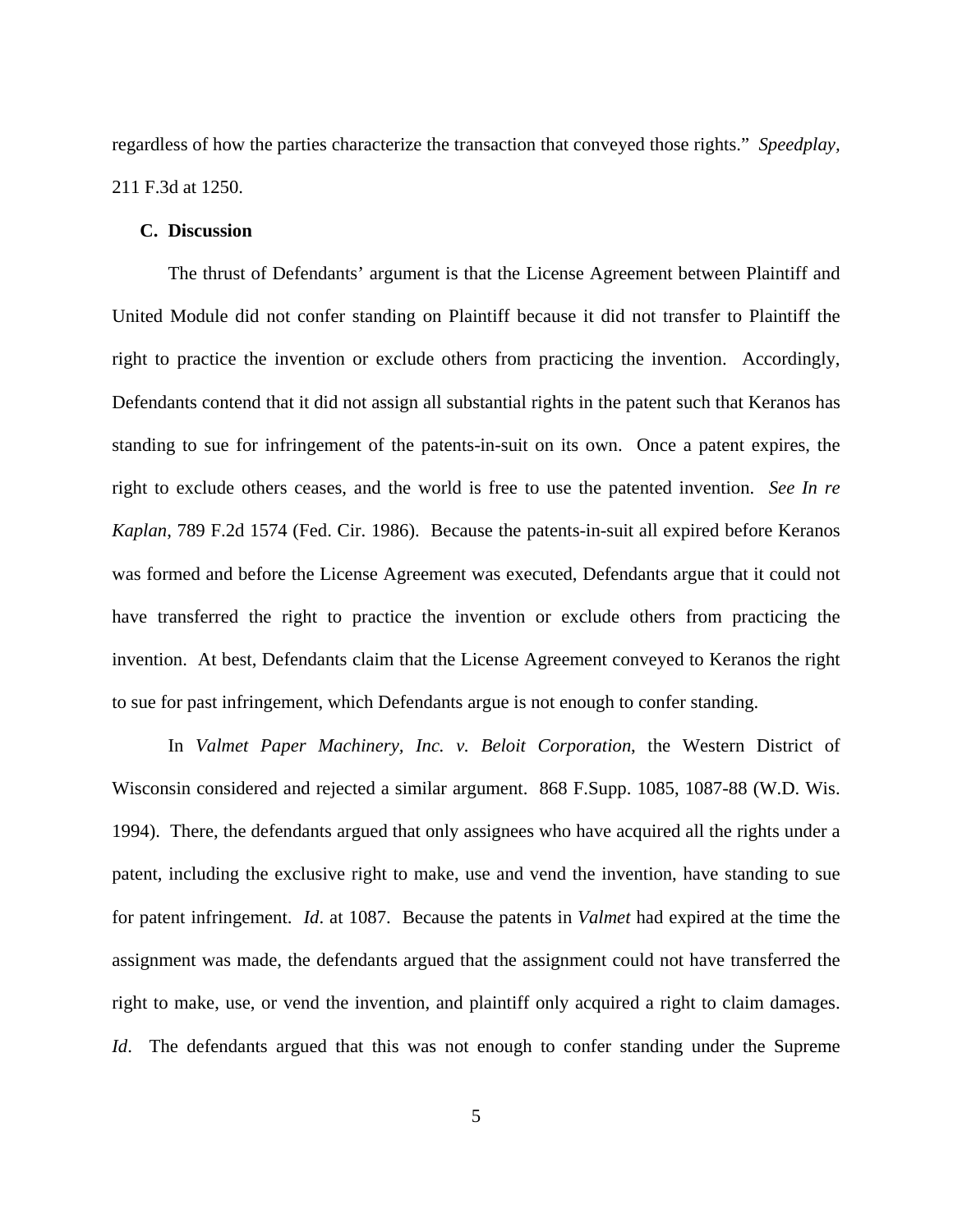Court's ruling in *Crown Die & Tool Co. v. Nye Tool & Machine Works*, 261 U.S. 24 (1923). *Id*. In *Crown Die*, the patent holder transferred to the plaintiff, during the life of the patent, only the right to sue for past and future infringements, and not the right to make, use or vend the patented article. *Id.* at 38-39. In other words, the patent owner "divide[d] up the monopoly of patent property" by assigning the right to sue for infringements while retaining substantial rights under the patent. *Id*. The Supreme Court concluded that this arrangement was not an assignment and did not confer upon the plaintiff standing to sue for past infringements in its own name. *Id*. However, *Valmet* held that the policy considerations that motivated the decision in *Crown Die* i.e. the desire to prevent a patent owner from stirring up litigation by third parties by dividing up the monopoly of patent property and assigning rights to different individuals—did not apply in the context of an assignment of an expired patent. *Valmet*, 868 F.Supp. at 1088. "In *Crown Die* the patent owner retained substantial rights in the patent. In the present case, by contrast, the patent owner retained no interest in [the patent-in-suit]." *Id*. While the patent owner in *Crown Die* divided up the monopoly of patent property by assigning only the right to sue for infringement of a valid patent, when the owner of an expired patent transfers the right to sue for past infringement, "the assignee has all of the rights of his assignor." *Id*. (quoting Risdale Ellis, Patent Assignments § 61 (3d Ed. 1955)).

 Thus, *Valmet* held that "[a]fter thoroughly examining the case law and the writings of patent authorities, I conclude that the right to sue for past infringement may indeed be assigned after a patent has expired and that the assignee of such a right can maintain an infringement suit in its own name." *Valmet*, 868 F.Supp. at 1088. Other courts have reached the same conclusion. *See New Medium Technologies LLC v. Barco N.V.*, 644 F.Supp.2d 1049, 1060 (N.D. Ill. 2007)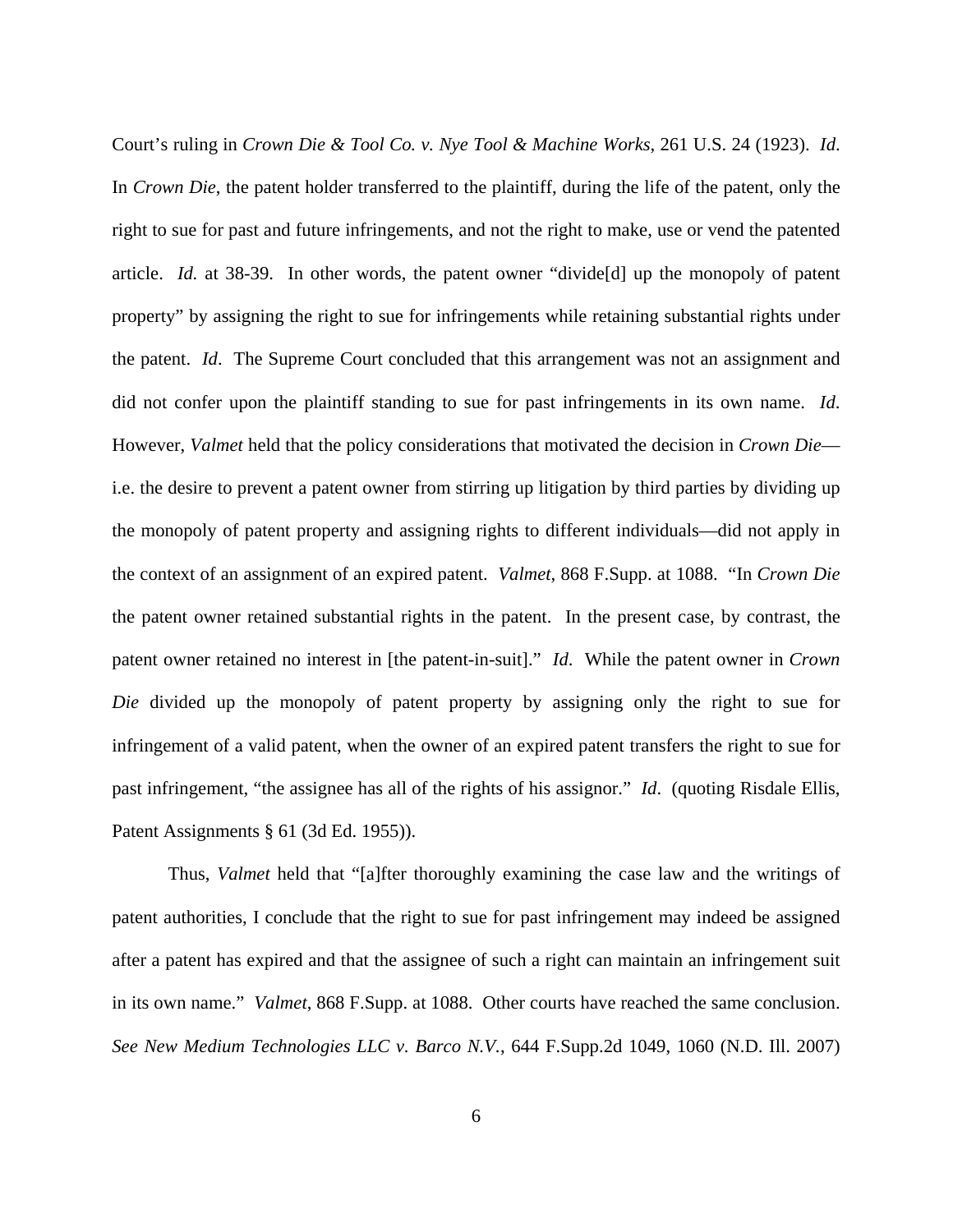(holding that fact that the license on patent was executed after the patent expired did not remove licensee's standing to bring patent infringement action and that defendants "have failed to cite any authority directly stating that a holder of patent rights may not license the right to sue for infringement to another party after expiration of the patent"); *Tompkins v. St. Regis Paper Co*., 226 F. 744, 747 (D.C.N.Y.1915), aff'd, 236 F. 221 (2d Cir.1916) (holding that an existing cause of action for infringement of a patent may be assigned after expiration of the patent and the assignee may maintain an action thereon, despite the defendant's argument that once a patent expires, the right to sue for past infringement cannot be assigned because "there [is] nothing to assign, except a mere cause of action at law to recover the damages"); *see also* Lipscomb's Walker on Patents § 19:19 (3d ed. 1987) ("An assignment of a patent after it expires is a nullity with respect to the transfer of a grant but will operate to transfer to the assignee the right to sue for past infringements.").

 In the present case, as in *Valmet*, the License Agreement clearly transferred all substantial rights remaining in the patents-in-suit to Keranos. Accordingly, based on its careful review of the parties' arguments, the License Agreement, and the applicable law, the Court finds that Keranos has standing to sue for infringement of the patents-in-suit. Defendants' motions to dismiss for lack of standing are, therefore, DENIED.

#### **II. Motions to Dismiss for Failure to State a Claim**

 Various Defendants also move the Court to dismiss Plaintiff's claims for direct, contributory, induced, and willful infringement pursuant to Federal Rule of Civil Procedure 12(b)(6). Defendants argue that Plaintiff's allegations of direct, contributory, induced, and willful infringement in the complaint fail to meet the pleading requirements set forth in *Bell*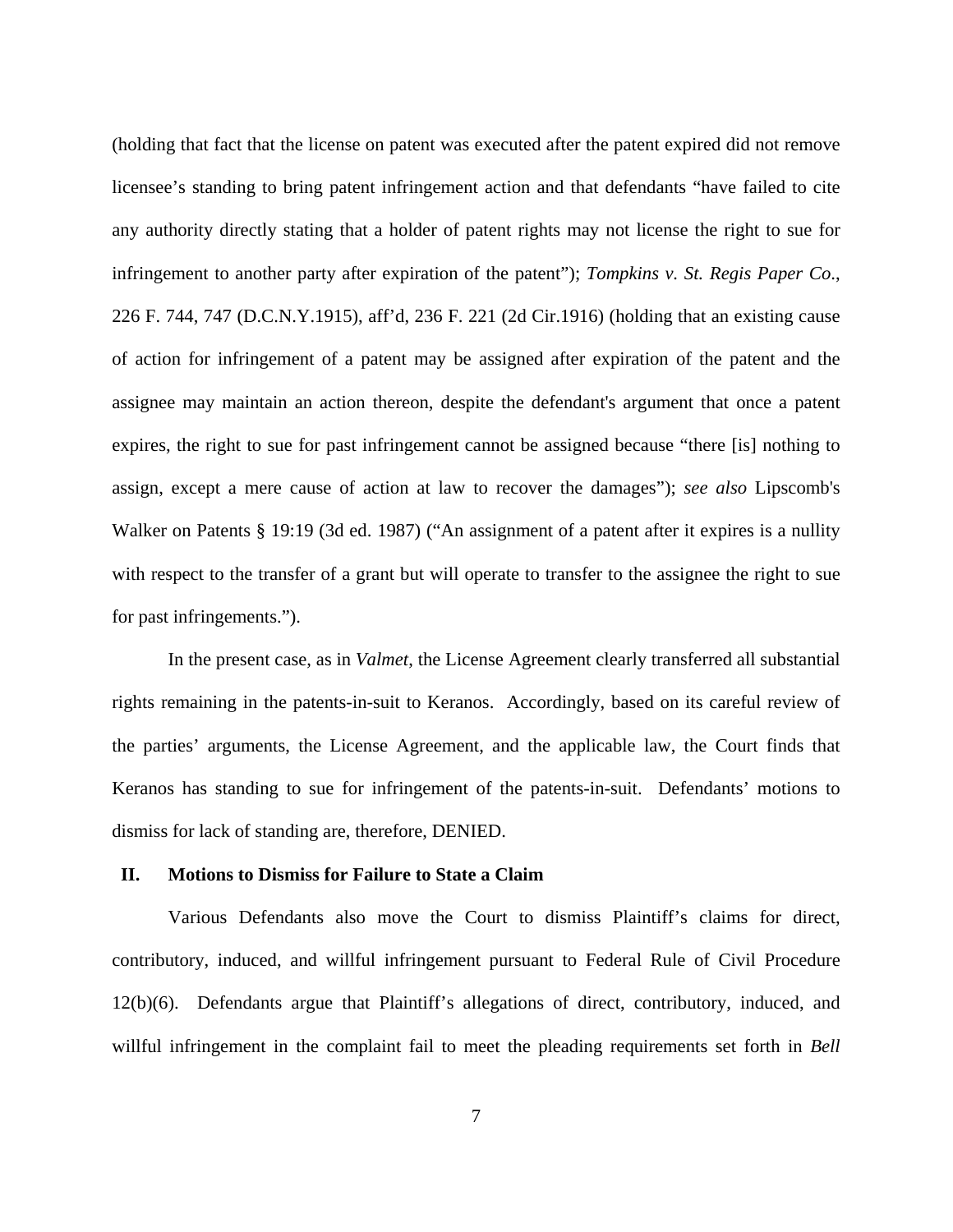*Atlantic Corporation v. Twombly*, 550 U.S. 544, 127 S. Ct. 1955, 167 L. Ed. 2d 929 (2007) and *Ashcroft v. Iqbal*, 556 U.S. \_\_\_, 129 S. Ct. 1937, 173 L. Ed. 868 (2009).

# **A. Legal Standard**

 By written motion, a party may move to dismiss a complaint for failure to state a claim upon which relief can be granted. FED. R. CIV. P. 12(b)(6). Motions to dismiss are purely procedural questions to which the Federal Circuit applies the law of the regional circuit. *CoreBrace LLC v. Star Seismic LLC*, 566 F.3d 1069, 1072 (Fed. Cir. 2009). In the Fifth Circuit, motions to dismiss under Rule 12(b)(6) are viewed with disfavor and rarely granted. *Lormand v. US Unwired, Inc.*, 565 F.3d 228, 232 (5th Cir. 2009); *Lowrey v. Texas A&M Univ. Sys.*, 117 F.3d 242, 247 (5th Cir. 1997).

 When reviewing a motion to dismiss, courts look only to the allegations in the complaint to determine whether they are sufficient to survive dismissal. *See Jones v. Bock*, 549 U.S. 199, 215 (2007). Rule 8(a) requires that a complaint contain a "short and plain statement of the claim showing that the pleader is entitled to relief." Fed. R. Civ. P. 8(a)(2). The Supreme Court has held that a complaint does not need detailed factual allegations to survive a Rule 12(b)(6) motion to dismiss, but the pleader's obligation to state the grounds of entitlement to relief requires "more than labels and conclusions." *Bell Atl. Corp. v. Twombly*, 550 U.S. 544, 555 (2007). The Supreme Court has additionally pronounced two guiding principles in determining whether a complaint can survive a motion to dismiss. *Ashcroft v. Iqbal*, 129 S. Ct. 1937, 1949-50 (2009). "First, the tenet that a court must accept as true all of the allegations contained in a complaint is inapplicable to legal conclusions." *Id.* "Threadbare recitals of the elements of a cause of action, supported by mere conclusory statements, do not suffice." *Id.* Second, a complaint must state a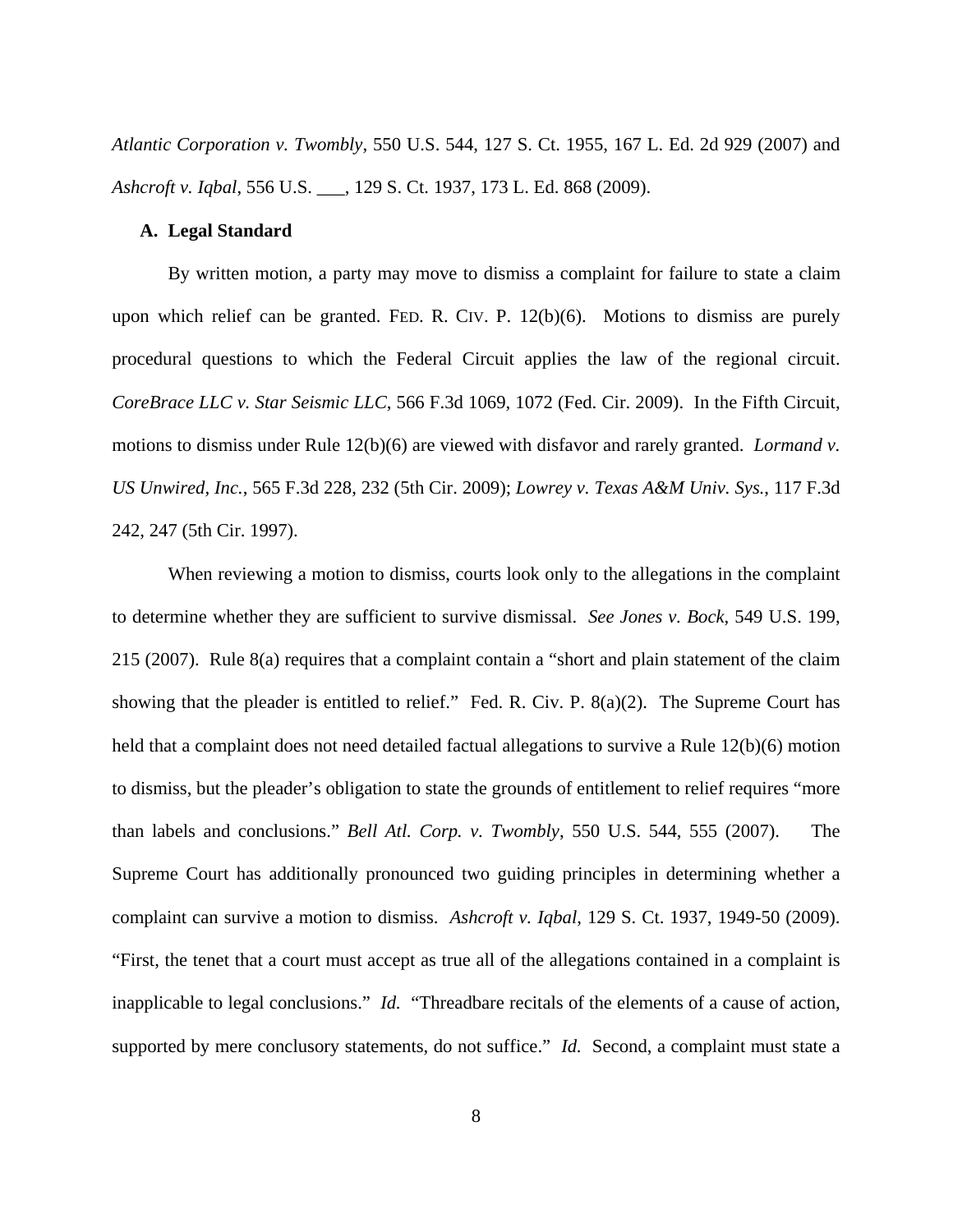plausible claim in order to survive a motion to dismiss. *Id.* This second determination is a "context-specific task that requires the reviewing court to draw on its judicial experience and common sense." *Id.* "But where the well-pleaded facts do not permit the court to infer more than the mere possibility of misconduct, the complaint has alleged—but it has not 'show[n]'— 'that the pleader is entitled to relief.'" *Id.* (quoting Fed. R. Civ. P. 8(a)(2)). The Federal Circuit has noted, however, that *Bell Atlantic* did not drastically change the pleading requirements of Rule 8(a) in patent infringement cases. *See McZeal v. Sprint Nextel Corp*., 501 F.3d 1354, 1357 n.4 (Fed. Cir. 2007). Relying on *Twombly*, the Federal Circuit stated that in order to state a claim for patent infringement, "a patentee need only plead facts sufficient to place the alleged infringer on notice as to what he must defend." *Id.* at 1357.

# **B. Discussion**

The Federal Circuit has observed, post-*Twombly*, that a complaint for patent infringement is sufficient if it includes the elements in Federal Rule of Civil Procedure Form 18's sample pleading for patent infringement. *See McZeal*, 501 F.3d at 1356-57 (describing the elements of Form 16, which is now Form 18, and explaining how the plaintiff's complaint included those elements). A patent infringement complaint that pleads at least the facts in Form 18 must be sufficient to state a claim under Rule 8(a) because to hold otherwise would render Federal Rule of Civil Procedure 84 a nullity. *See* FED. R. CIV. P. 84. ("The forms in the Appendix suffice under these rules and illustrate the simplicity and brevity that these rules contemplate."); *See also Bedrock Computer Technologies, LLC v. Softlayer Technologies, Inc.,* No. 6:09-cv-269, Dkt. No. 189, at \* 4 (E.D. Tex. March 29, 2010) (Davis, L.) ("The Supreme Court's decisions in *Twombly*  and *Iqbal* have not affected the adequacy of complying with Form 18. To hold otherwise would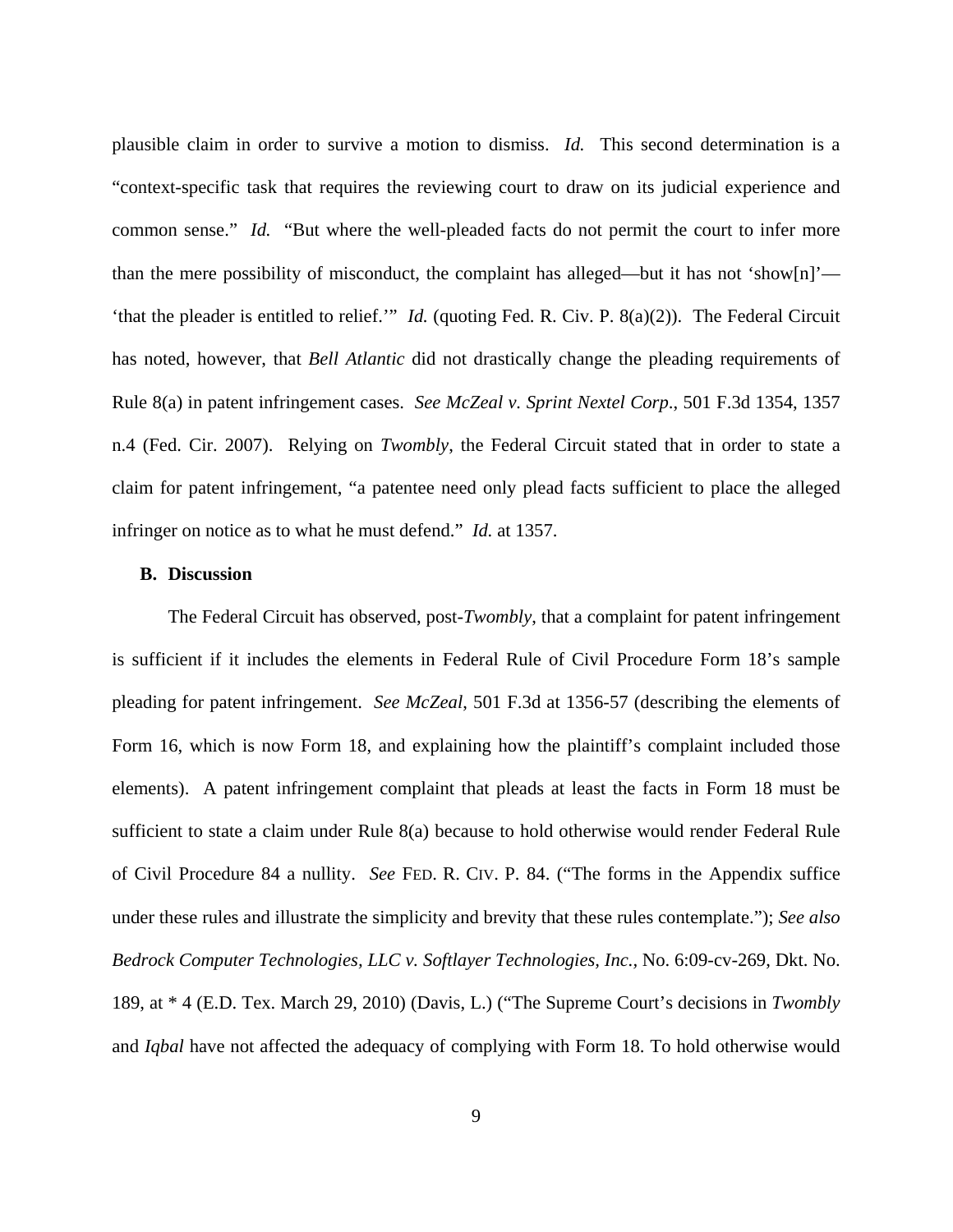render Rule 84 and Form 18 invalid.") (citing *Twombly*, 550 U.S. at 569 n.14; *McZeal*, 501 F.3d

at 1360). Form 18 provides as follows:

1. (Statement of Jurisdiction--See Form 7.) 2. On *date*, United States Letters Patent No. \_\_\_\_\_\_\_ were issued to the plaintiff for an invention in an *electric motor*. The plaintiff owned the patent throughout the period of the defendant's infringing acts and still owns the patent. 3. The defendant has infringed and is still infringing the Letters Patent by making, selling, and using *electric motors* that embody the patented invention, and the defendant will continue to do so unless enjoined by this court. 4. The plaintiff has complied with the statutory requirement of placing a notice of the Letters Patent on all *electric motors* it manufactures and sells and has given the defendant written notice of the infringement. Therefore, the plaintiff demands: (a) a preliminary and final injunction against the continuing infringement;

- 
- (b) an accounting for damages; and
- (c) interest and costs.

FED. R. CIV. P. FORM 18 (2007) (emphasis in original).

 This Court has held that, so long as a complaint complies with Form 18 in the Appendix of Forms to the Federal Rules of Civil Procedure, its claims for direct and indirect patent infringement as well as wilfulness will survive a motion to dismiss. *See, e.g., Fotomedia Techs., LLC v. AOL, LLC*, No. 2:07-cv-255, 2008 WL 4135906, at \*2 (E.D. Tex., Aug. 29, 2008) (Everingham, C); *Tune Hunter Inc. v. Samsung Telecommunications Am., LLC*, No. 2:09-cv-148- TJW, Dkt. No. 130, at \*5-7 (E.D. Tex. Apr. 10, 2010) (Ward, J.); *Intravisual Inc. v. Fujitsu Microelectronics America, Inc.*, No. 2:10-cv-90, Dkt. No. 193, at \*2-9 (E.D. Tex. March 18, 2011) (Ward, J.). The Court has carefully reviewed Plaintiff's complaint and finds that it complies with the requirements of Form 18. Accordingly, the Court DENIES Defendants' motion to dismiss Plaintiff's claims for direct infringement, induced infringement, contributory infringement, and willfulness in the Complaint.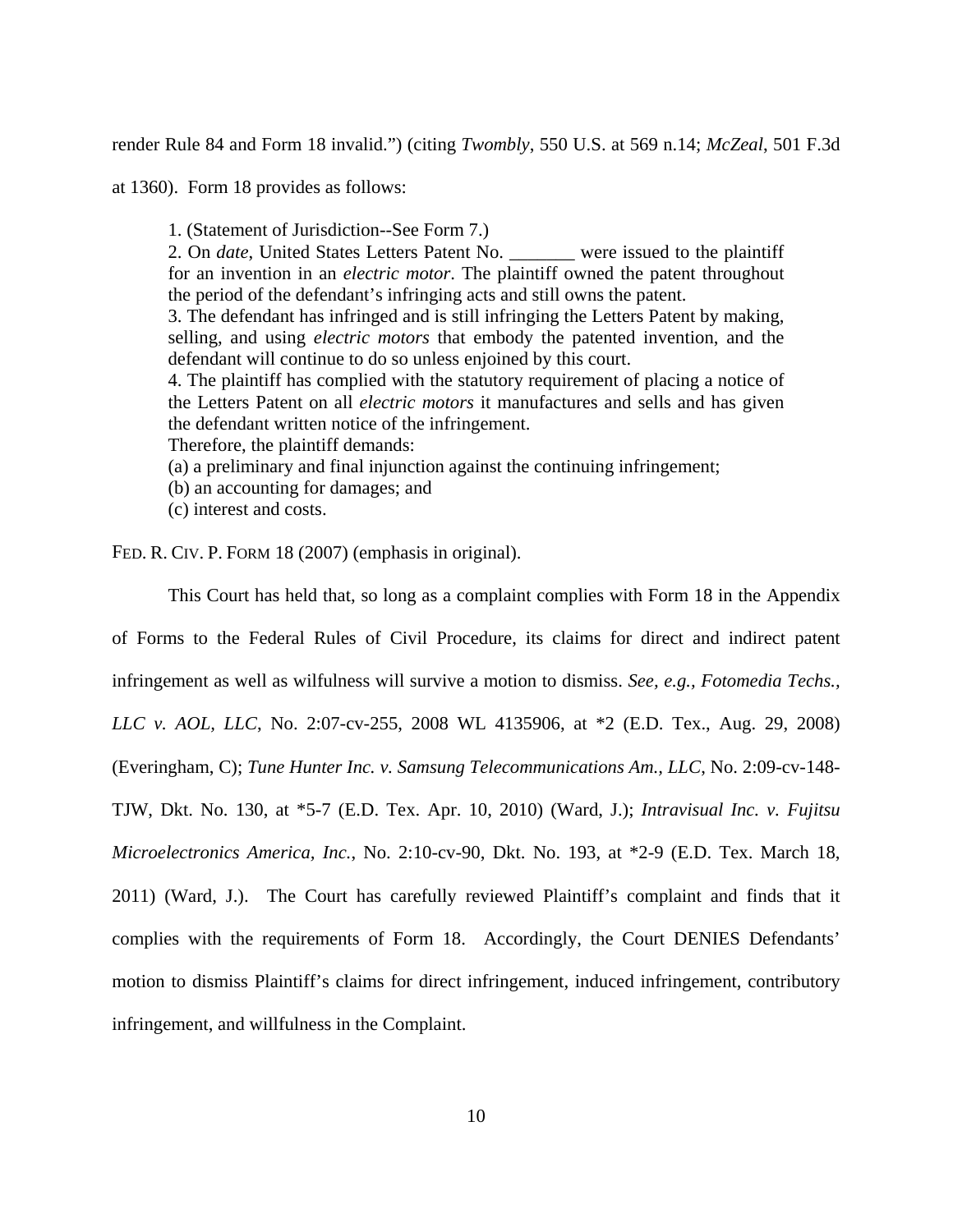# **III. Defendant VIS Micro, Inc's Motion to Dismiss for Lack of Personal Jurisdiction (Dkt. No.192)**

 Defendant VIS Micro, Inc's (VIS Micro) motion to dismiss also included an argument that the claims against it should be dismiss for lack of personal jurisdiction (Dkt. No. 192). In its motion, VIS MICRO presented a declaration from VIS Micro's Deputy Director of Account Management setting forth facts to support its contention that the Court lacks personal jurisdiction over it. Keranos failed to rebut the facts raised in VIS Micro's motion and affidavit and, in fact, did not respond at all to VIS Micro's motion to dismiss for lack of personal jurisdiction. Keranos bears the burden of showing facts sufficient to support the Court's exercise of personal jurisdiction over VIS Micro. *Revell v. Lidov*, 317 F.3d 467, 469 (5th Cir.2002); *Alpine View Co. Ltd. v. Atlas Copco AB*, 205 F.3d 208, 215 (5th Cir.2000). Additionally, the Local Rules prescribe that "[i]n the event a party fails to oppose a motion in the manner prescribed herein, the court will assume that the party has no opposition." Local Rule CV-7(d). Accordingly, the Court GRANTS VIS Micro's motion to dismiss for lack of personal jurisdiction (Dkt. No. 192).

# **IV. Defendant EMUS's Motion to Dismiss for Lack of Personal Jurisdiction (Dkt. No. 173)**

 Defendant EM Microelectronic-US Inc.'s (EMUS) also included an argument in its motion to dismiss that the claims against it should be dismissed for lack of personal jurisdiction (Dkt. No. 173). Keranos failed to rebut the facts raised in EMUS's motion and attached affidavits and, in fact, did not respond at all to EMUS's motion to dismiss for lack of personal jurisdiction at all. Keranos bears the burden of showing facts sufficient to support the Court's exercise of personal jurisdiction over EMUS. *Revell v. Lidov*, 317 F.3d 467, 469 (5th Cir.2002); *Alpine View Co. Ltd. v. Atlas Copco AB*, 205 F.3d 208, 215 (5th Cir.2000). Additionally, the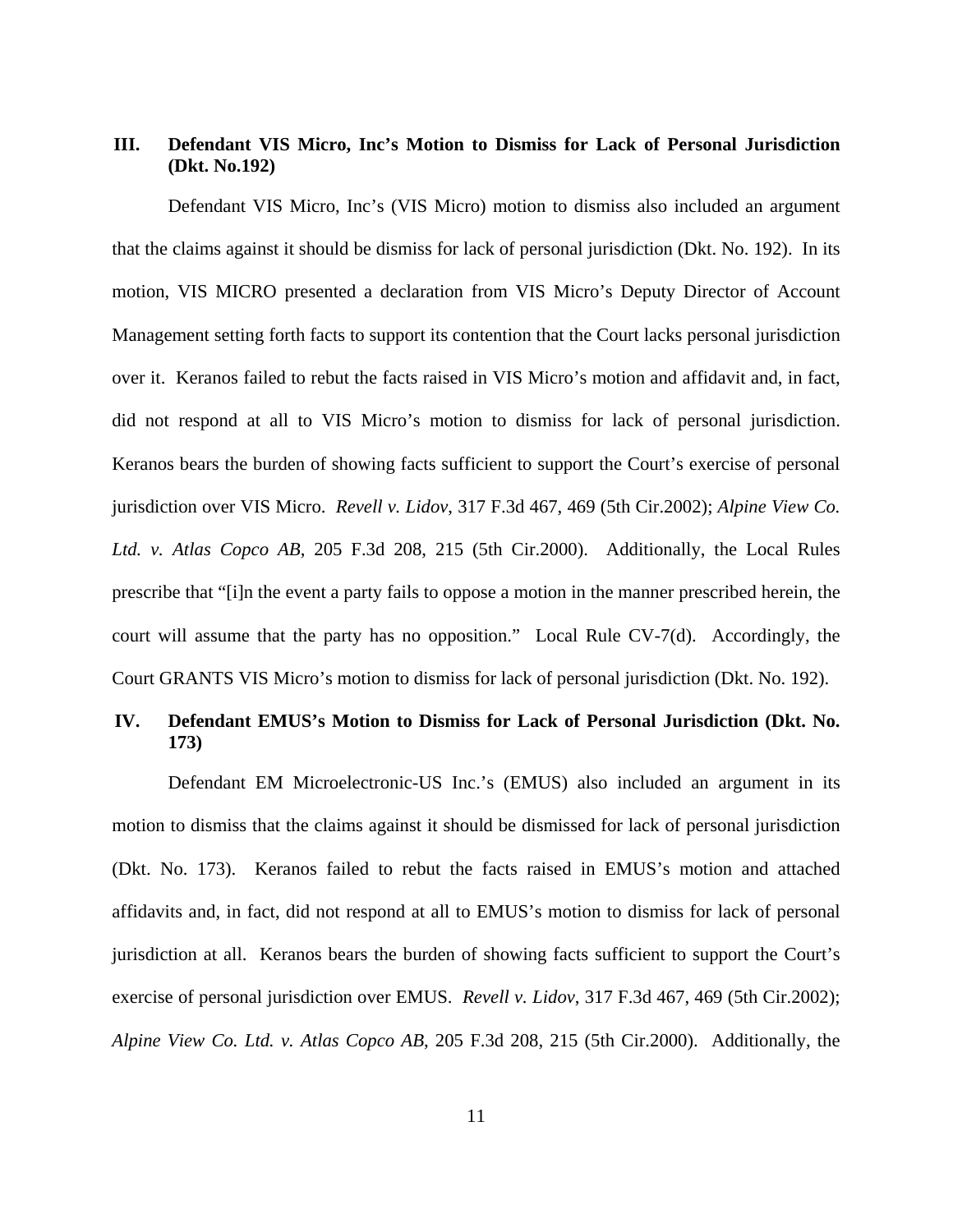Local Rules prescribe that "[i]n the event a party fails to oppose a motion in the manner prescribed herein, the court will assume that the party has no opposition." Local Rule CV-7(d). Accordingly, the Court GRANTS EMUS's motion to dismiss for lack of personal jurisdiction (Dkt. No. 173).

#### **V. Defendant Micronas' Motion to Dismiss under Rule 12(b)(5) (Dkt. No. 209)**

 Defendant Micronas USA, Inc. (Micronas") moves to dismiss all claims against it pursuant to Federal Rule of Civil Procedure 12(b)(5) for insufficiency of service of process. Plaintiff attempted to serve Micronas by serving National Registered Agents on June 23, 2010, because Plaintiff believed that National Registered Agents was Micronas' registered agent for service in California. However, in April 2010 Micronas revoked its appointment of National Registered Agents as its agent for service of process, and so National Registered Agents was not Micronas' registered agent at the time Plaintiff attempted service. Therefore, Micronas was not served in accordance with Federal Rule of Civil Procedure 4. However, Plaintiff argues that when it attempted service, National Registered Agents was still listed in the California Secretary of State's business records database as Micronas' registered agent for service in California. Plaintiff also argues that, despite numerous conversations with counsel for Micronas regarding extensions of Micronas' deadline to answer the complaint, Micronas never told Plaintiff that National Registered Agents was no longer its agent for service. Plaintiff only learned this fact when Micronas filed its motion to dismiss. Accordingly, the Court finds that there is good cause to extend the time for Plaintiff to serve Micronas. For these reasons, the Court QUASHES Plaintiff's attempt at service on Micronas and ORDERS, to the extent that Plaintiff has not already done so, that Plaintiff re-serve Micronas in accordance with Federal Rule of Civil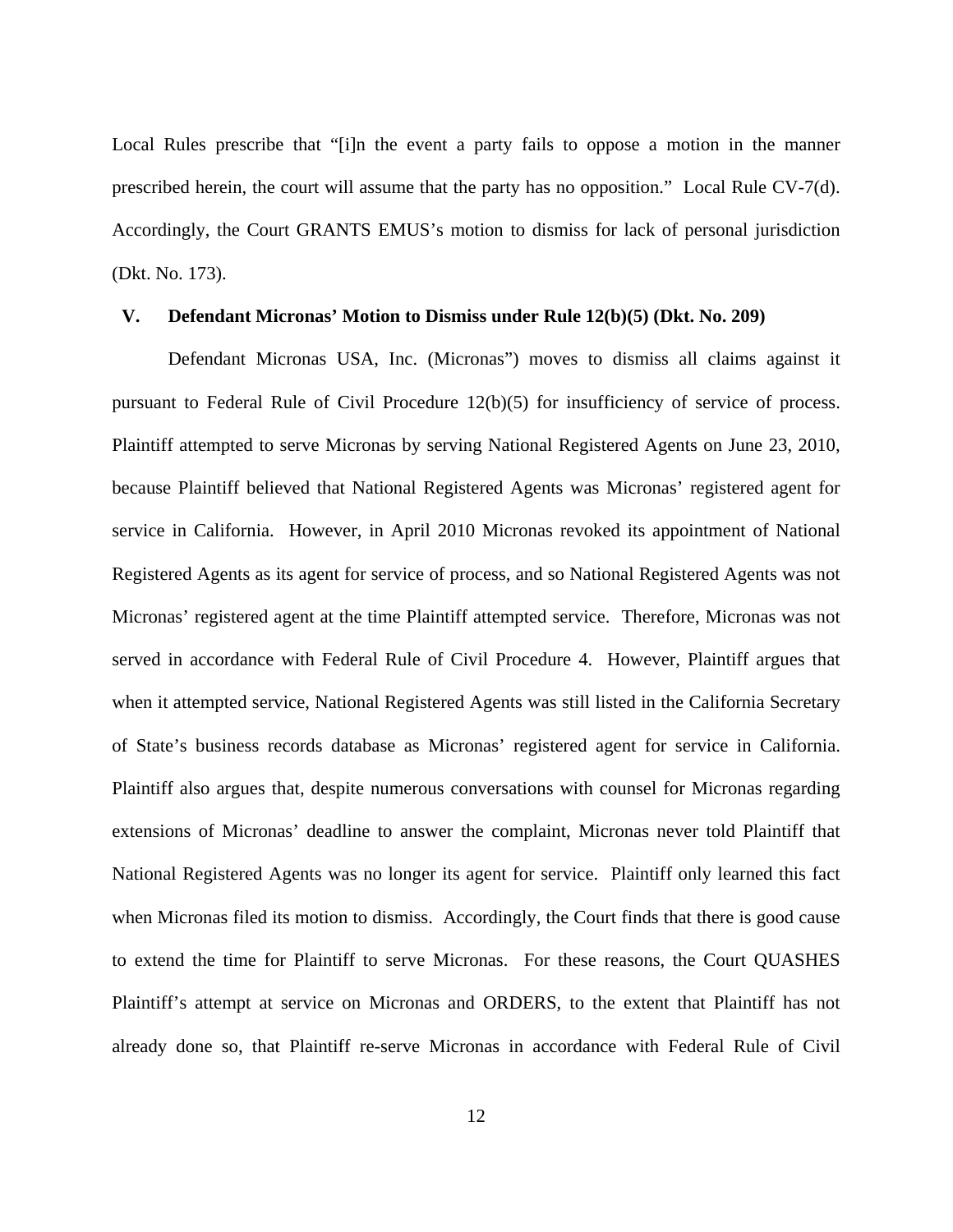Procedure 4 within 30 days from the date of this order. *See Brown v. Mississippi Cooperative Extension Service*, 89 Fed. Appx. 437, 439 (5th Cir. 2004) (recognizing district court's discretion to either dismiss a case for improper service of process or quash service and grant plaintiff time in which to properly serve defendant); *George v. U.S. Dept. of Labor, Occupational Safety & Health Admin.*, 788 F.2d 1115, 1116 (5th Cir. 1986) ("The district court enjoys a broad discretion in determining whether to dismiss an action for ineffective service of process . . .").

# **VI. Defendant Ubicom's, Austriamicrosystems', and Renesas' Motions to Dismiss for Lack of Personal Jurisdiction (Dkt. Nos. 240, 257, 301)**

 Defendants Ubicom, Inc. ("Ubicom"), Austriamicrosystems AG and Austriamicrosystems USA Inc. (jointly, "Austriomicrosystems"), and Renesas Electronics Corporation and Renesas Electronics America Inc. (jointly, "Renesas") each brought motions to dismiss pursuant to Federal Rule of Civil Procedure 12(b)(2) for lack of personal jurisdiction (Dkt. No. 240, 257, and 301, respectively).

# **A. Legal Standard**

Federal Circuit law controls personal jurisdiction issues in patent cases. *Patent Rights Prot. Grp., LLC v. Video Gaming Techs., Inc.*, 603 F.3d 1364, 1368 (Fed. Cir. 2010) (citing *Akro Corp. v. Luker*, 45 F.3d 1541, 1543 (Fed. Cir. 1995)); *Beverly Hills Fan Co. v. Royal Sovereign Corp*., 21 F.3d 1558, 1564 (Fed. Cir. 1994). A federal court may exercise personal jurisdiction over a foreign defendant only if (1) the long-arm statute creates personal jurisdiction over the foreign defendant, and (2) the exercise of personal jurisdiction over that defendant is consistent with the due process guarantees of the U.S. Constitution. *See Patent Rights Prot. Grp., LLC,* 603 F.3d at 1368-69; *see also Gundle Lining Constr. Corp. v. Adams Cnty. Asphalt, Inc.*, 85 F.3d 201, 204 (5th Cir. 1996). The Texas long-arm statute extends to the full extent permitted by the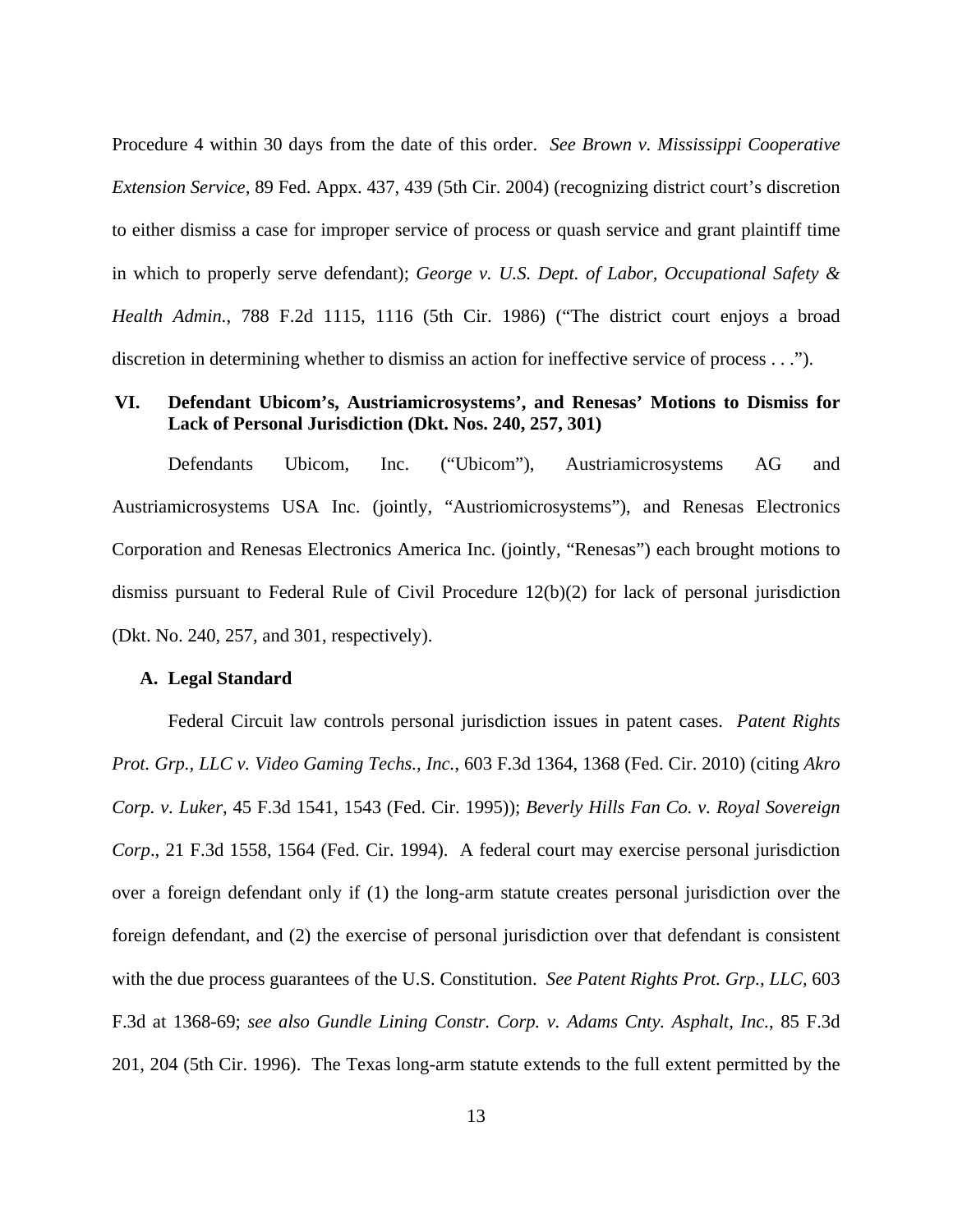Due Process Clause of the U.S. Constitution. *Religious Tech. Ctr. v. Liebreich*, 339 F.3d 369, 373 (5th Cir. 2003). The sole inquiry in this case, therefore, is whether the exercise of personal jurisdiction would violate the Due Process Clause of the U.S. Constitution. *Red Wing Shoe Co., Inc. v. Hockerson-Halberstadt, Inc.*, 148 F.3d 1355, 1358 (Fed. Cir. 1998).

Thus, to establish that this Court has personal jurisdiction over Ubicom, Austriamicrosystems, and Renesas, Plaintiff must show that: (1) each defendant has purposefully availed itself of the benefits and protections of the forum state by establishing minimum contacts with the forum state; and (2) the exercise of jurisdiction over each defendant does not offend traditional notions of fair play and substantial justice. *Int'l Shoe Co. v. Washington*, 326 U.S. 310, 316-20 (1945); *Burger King Corp. v. Rudzewicz*, 471 U.S. 462, 474-77 (1985). Once a defendant challenges personal jurisdiction, the plaintiff bears the burden of producing facts showing that the defendant is subject to personal jurisdiction. *See McNutt v. Gen. Motors Acceptance Corp.*, 298 U.S. 178, 189 (1936). However, where the parties have not conducted jurisdictional discovery, a plaintiff need only make a *prima facia* showing of jurisdiction. *See Graphic Controls Corp. v. Utah Medical Products, Inc.*, 149 F.3d 1382, 1383 n.1 (Fed. Cir. 1998) ("The district court noted that, because the parties had not conducted discovery on the jurisdictional issue, [the plaintiff] only needed to make a prima facie showing that [the defendant] was subject to personal jurisdiction in New York"); *Deprenyl Animal Health, Inc. v. University of Toronto Innovations Foundation*, 297 F.3d 1343, 1347 (Fed. Cir. 2002) ("[w]hen a motion to dismiss for lack of jurisdiction is decided on the basis of affidavits and other written materials, the plaintiff need only make a *prima facie* showing") (quoting *Behagen v. Amateur Basketball Association of the United States*, 744 F.2d 731, 733 (10th Cir.1984)).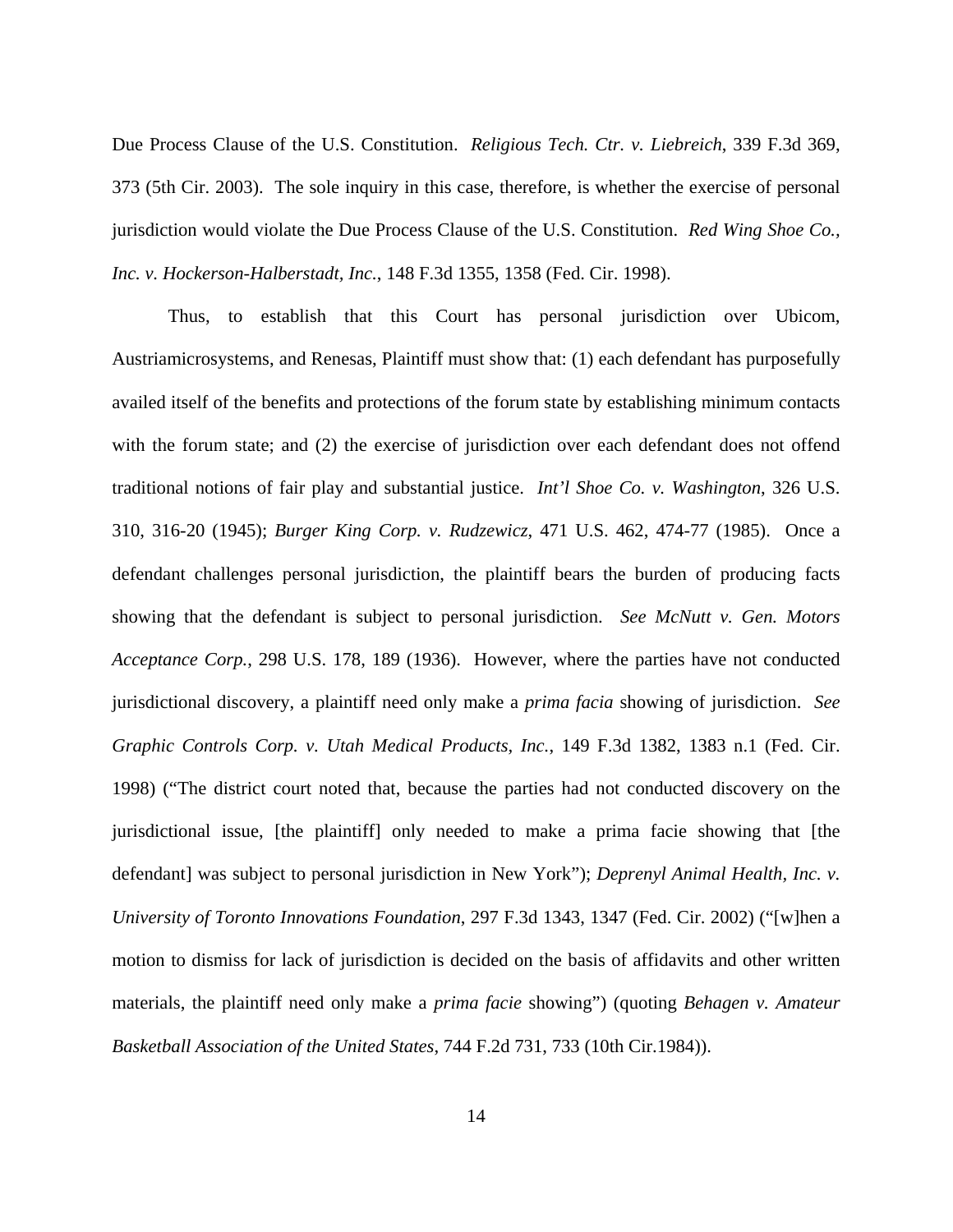There are two types of 'minimum contacts': those that give rise to specific personal jurisdiction and those that give rise to general personal jurisdiction. *See J. McIntyre Mach., Ltd. v. Nicastro ("McIntyre")*, 131 S. Ct. 2780, 2787-88 (2011); *see also Red Wing Shoe Co.*, 148 F.3d at 1359. General jurisdiction exists when a non-resident defendant's contacts with the forum state are substantial, continuous, and systematic. *Helicopteros Nacionales de Colombia, S.A. v. Hall*, 466 U.S. 408, 414-19 (1984). Random, fortuitous, or attenuated contacts are not sufficient to establish general jurisdiction. *Red Wing Shoe Co.*, 148 F.3d at 1359. "There is also a more limited form of submission to a State's authority for disputes that 'arise out of or are connected with the activities within the state.'" *McIntyre*, 131 S. Ct. at 2787-88 (quoting *Int'l Shoe Co. v. Washington*, 326 U.S. 310, 316 (1945)). Where a defendant "'purposefully avails itself of the privilege of conducting activities within the forum State, thus invoking the benefits and protections of its laws,' … it submits to the judicial power of an otherwise foreign sovereign to the extent that power is exercised in connection with the defendant's activities touching on the State." *Id*. (quoting *Hanson v. Denckla*, 357 U.S. 235, 253 (1958)). "The question is whether a defendant has followed a course of conduct directed at the society or economy existing within the jurisdiction of a given sovereign, so that the sovereign has the power to subject the defendant to judgment concerning that conduct." *Id*. at 2789.

#### **A. Ubicom (Dkt. No. 240)**

 Ubicom designs, develops, manufactures, and/or sells integrated circuits that Plaintiff alleges infringed the patents-in-suit by using embedded flash memory embedded in discrete form, wafer form, or incorporated within larger systems on printed circuit boards. Plaintiff alleges that the sale of these products during the life of the non-expired patents-in-suit was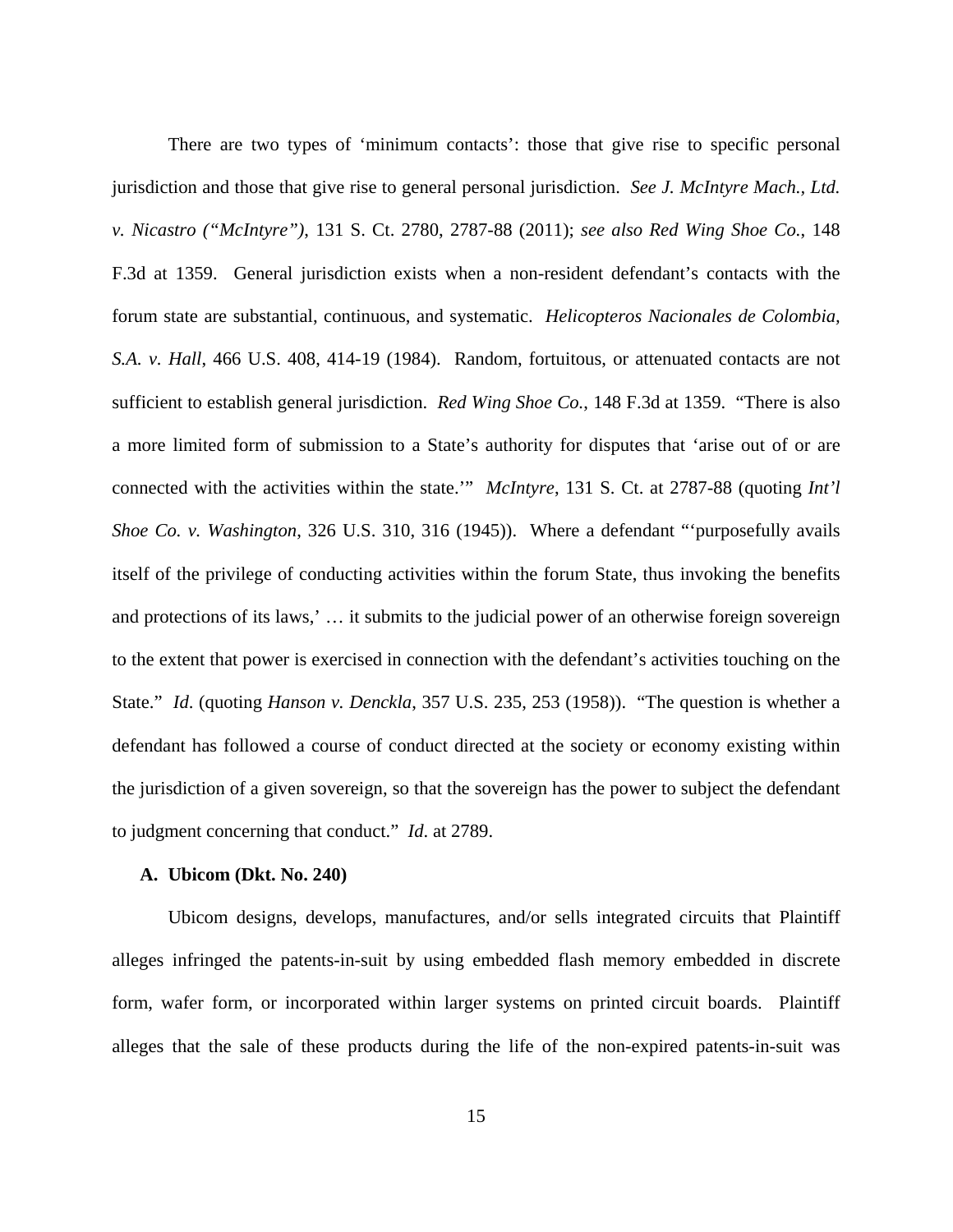infringing. The last of the patents-in-suit expired on December 9, 2008. Ubicom argues that it does not sell any products in the Eastern District of Texas or otherwise to business in the Eastern District of Texas. However, Plaintiff has offered evidence that Ubicom makes the accused integrated circuits and/or dies and then ships them to Parallax Inc. ("Parallax") for inclusion in Parallax's flash memory products—the SX family of controllers. Parallax controllers containing the Ubicom SX integrated circuits and/or dies were available for sale at Parallax's online store and at Frys electronics stores. Frys operates eight stores throughout the state of Texas. The evidence also suggests that Parallax discontinued its sales of the SX controller on or about July 31, 2009, and the SX controllers are no longer available for sale at any Frys location in Texas.

 Plaintiff argues that Ubicom provided its accused integrated circuits and/or dies to Parallax knowing that Parallax would incorporate the Ubicom products into flash memory products and sell them to retailers who have an established presence in Texas, subjecting Ubicom to this Court's specific jurisdiction.<sup>2</sup> Plaintiff further argues that it is reasonable to infer than Ubicom knew its products would reach the same markets where Frys operates retail stores. Because Frys operates eight retail stores in Texas, Plaintiff claims that Ubicom placed its products in the stream of commerce with the expectation that they would be incorporated into downstream devices and offered for sale to consumers in Texas. Ubicom, however, argues Plaintiff has not shown that any of Ubicom's allegedly infringing products ever reached Texas or were purchased by consumers in Texas. Plaintiff argues that this specific information is not necessary to establish personal jurisdiction. In the alternative, Plaintiff argues that, because Parallax discontinued its sales of the allegedly infringing SX controllers in 2009, evidence of

 $\overline{a}$ 

 $2$  Plaintiff does not allege or provide facts to demonstrate that this Court has general jurisdiction over Ubicom.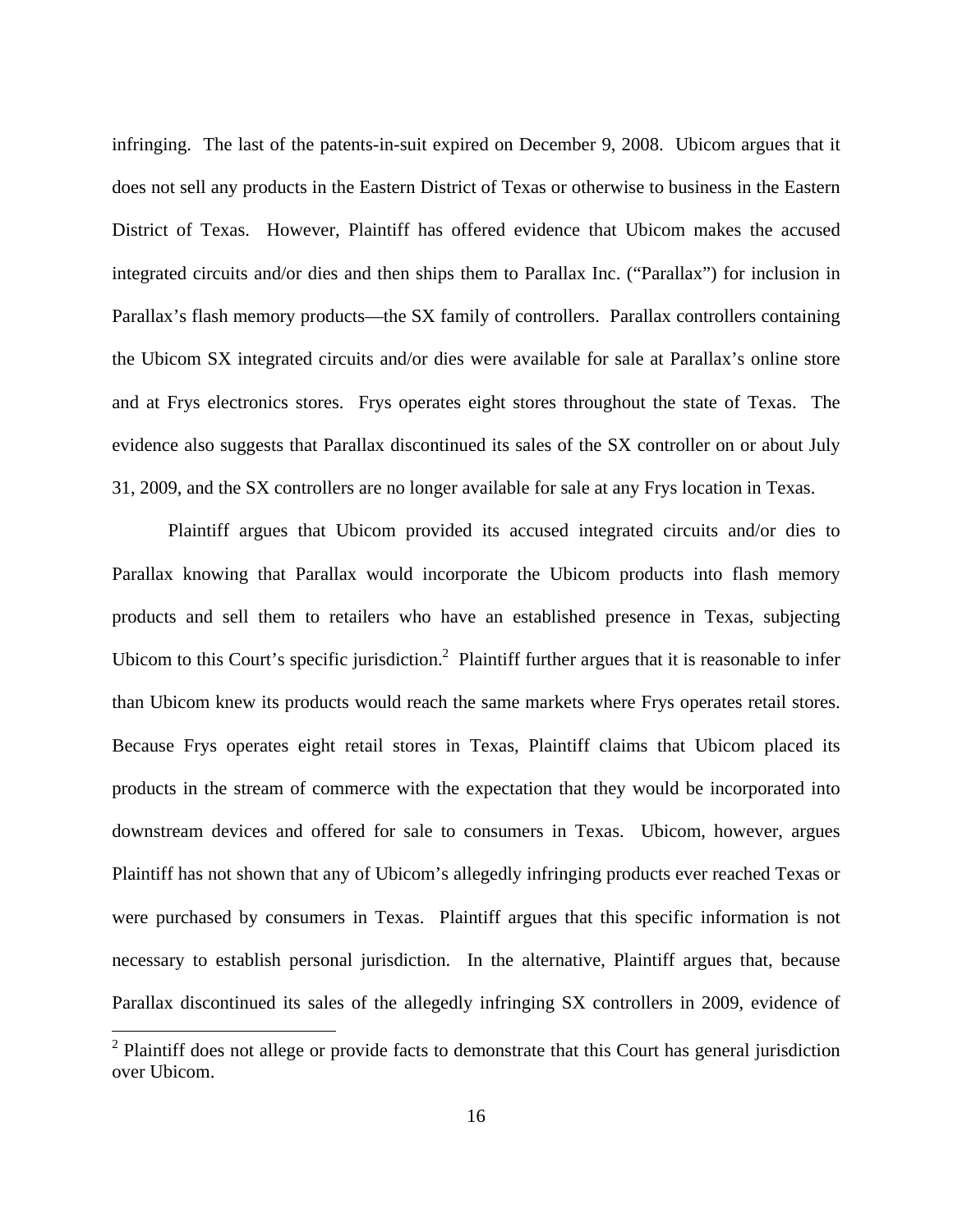whether the infringing SX controllers were sold at Frye stores in Texas during the life of the patents-in-suit is not readily obtainable without jurisdictional discovery. Accordingly, Plaintiff argues that it should be allowed to take jurisdictional discovery to obtain this information.

 After the parties' briefing on Ubicom's motion to dismiss for lack of personal jurisdiction was completed, the Supreme Court issued its ruling in *J. McIntyre Machinery, Ltd. v. Nicastro*, 131 S.Ct. 2780 (2011) ("*McIntyre*"). In *McIntyre*, the plurality stated that "those who live or operate primarily outside a State have a due process right not to be subjected to judgment in its courts as a general matter." *Id*. at 2787 (plurality opinion). However, when a defendant "purposefully avails itself of the privilege of conducting activities within" a state, *Hanson v. Denckla*, 357 U.S. 235, 253 (1958), a state's exercise of jurisdiction over that defendant is proper "'in a suit arising out of or related to the defendant's contacts with the forum.'" *McIntyre,* 131 S.Ct. at 2787–88 (plurality opinion) (quoting *Helicopteros Nacionales de Colombia*, S.A. v. Hall, 466 U.S. 408, 414 n. 8 (1984)). The key issue for the *McIntyre* plurality in determining whether a party has minimum contacts sufficient to confer jurisdiction is "whether a defendant" has followed a course of conduct directed at the society or economy existing within the jurisdiction of a given sovereign, so that the sovereign has the power to subject the defendant to judgment concerning that conduct." *Id*. at 2789 (plurality opinion).

 In light of the new minimum contacts analysis announced in *McIntyre* and the fact that whether the infringing SX controllers were sold at Frye stores in Texas during the life of the patents-in-suit can only be obtained through discovery from Parallax or Frey, the Court finds that Plaintiff is entitled to take jurisdictional discovery to determine whether this Court has personal jurisdiction over Ubicom under *McIntyre*. *See Trintec Industries, Inc. v. Pedre Promotional*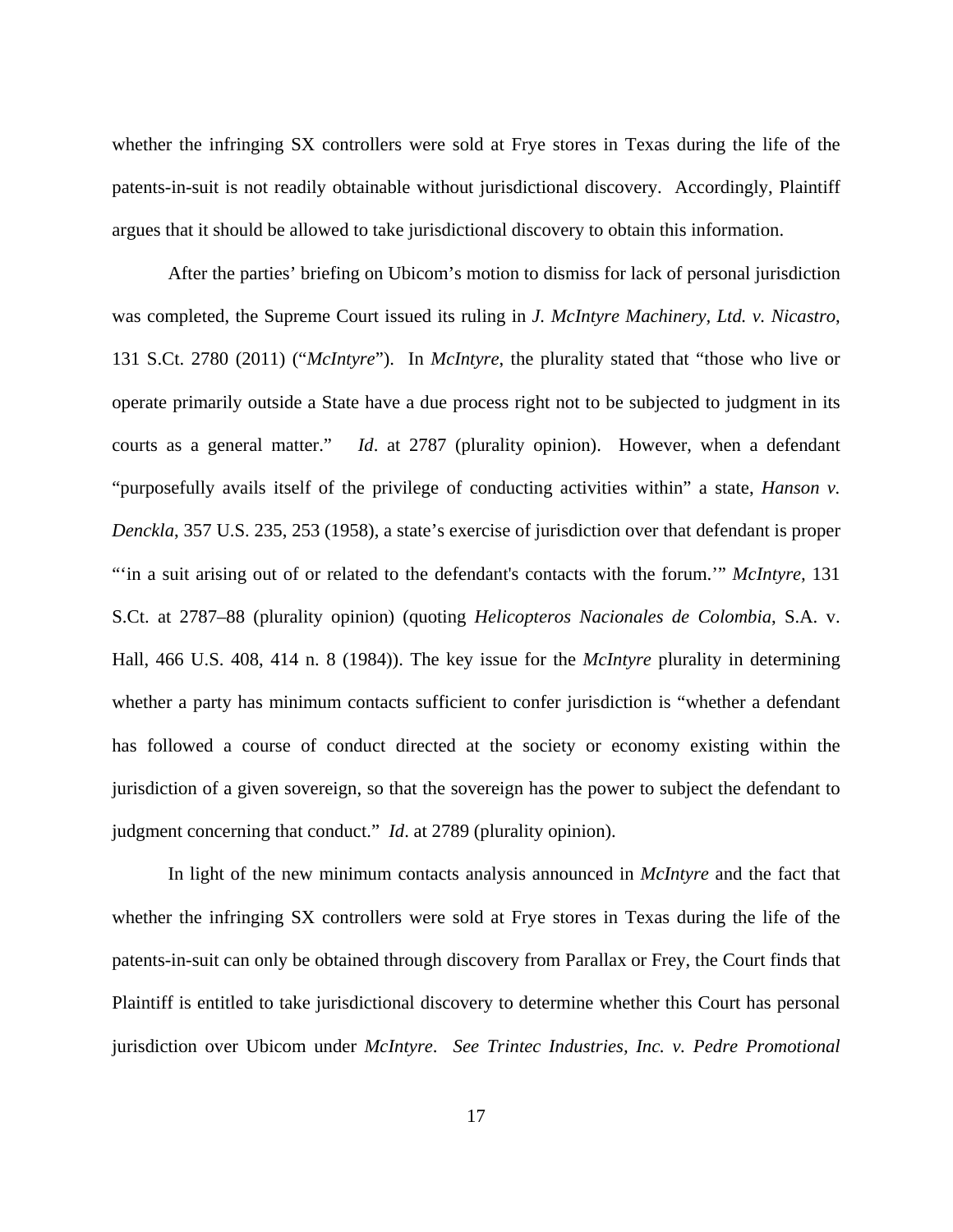*Products., Inc*., 395 F.3d 1275, 1283 (Fed. Cir. 2005) (holding that jurisdictional discovery is appropriate where existing record is inadequate to support personal jurisdiction and party demonstrates that it can supplement its jurisdictional allegations through discovery); *Patterson v. Dietze, Inc*., 764 F.2d 1145, 1148 (5th Cir. 1985) ("jurisdictional discovery is within the trial court's discretion and will not be disturbed ordinarily unless there are unusual circumstances showing a clear abuse").

 Accordingly, the Court STAYS its decision on Ubicom's motion to dismiss for lack of personal jurisdiction (Dkt. No. 240) and ORDERS that Plaintiff has until November 14, 2011 to conduct jurisdictional discovery with respect to Ubicom. The Court further ORDERS that Plaintiff may file a supplemental response to Ubicom's motion to dismiss for lack of personal jurisdiction on or before December 5, 2011. Ubicom may then file a supplemental reply on or before December 19, 2011. No surreply will be permitted without leave of court.

# **B. Austriamicrosystems' (Dkt. No. 257)**

 Austriamicrosystems argues that it is not subject to personal jurisdiction in the Eastern District of Texas because it has never imported, made, used, offered for sale, of sold the accused products in Texas. Plaintiff, however, argues that Austriamicrosystems sells infringing standard and custom-made high performance integrated circuits in almost every country in the world, and has product design and sales locations in the United States. Plaintiff also argues that Austriamicrosystems' products are available for sale in Texas, although Plaintiff does not specify where in Texas. Additionally, Plaintiff claims that at least some of the accused products are offered for sale directly from Austriamicrosystems' website, including to customers in Texas. Plaintiff also points out that one of Austriamicrosystems' distributors, Future Electronics, has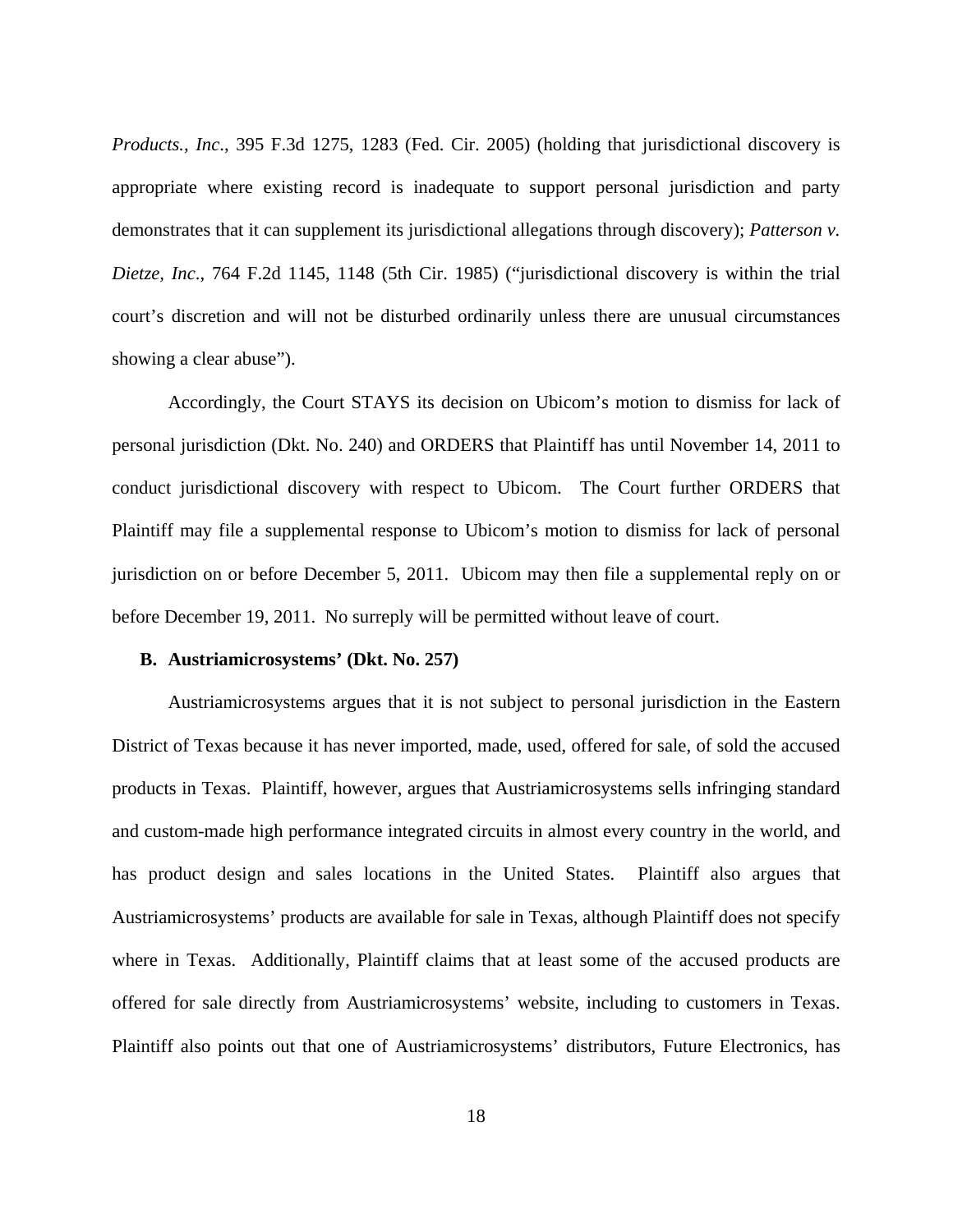four physical sales offices in the state of Texas—in Austin, Dallas, El Paso, and Houston. Plaintiff, however, has provided no evidence that any of the accused products were ever actually shipped to Texas or sold to consumers in Texas. Accordingly, the Court finds that jurisdictional discovery is necessary in order to determine whether any of the accused Austriamicrosystems' products, in fact, have been sold to consumers in Texas and at what volume. The Court also notes that the briefing on Austriamicrosystems' motion to dismiss for lack of personal jurisdiction was completed before the Supreme Courts' ruling in *McIntyre*.

 In light of the new minimum contacts analysis announced in *McIntyre* and the fact that jurisdictional discovery is needed to determine whether any of the accused Austriamicrosystems' products, in fact, have been sold to consumers in Texas, the Court finds that Plaintiff is entitled to take jurisdictional discovery to determine whether this Court has personal jurisdiction over Austriamicrosystems under *McIntyre*. *See Trintec Industries*, 395 F.3d at 1283 (holding that jurisdictional discovery is appropriate where existing record is inadequate to support personal jurisdiction and party demonstrates that it can supplement its jurisdictional allegations through discovery); *Patterson*, 764 F.2d at 1148 ("jurisdictional discovery is within the trial court's discretion and will not be disturbed ordinarily unless there are unusual circumstances showing a clear abuse").

 Accordingly, the Court STAYS its decision on Austriamicrosystems' motion to dismiss for lack of personal jurisdiction (Dkt. No. 257) and ORDERS that Plaintiff has until November 14, 2011 to conduct jurisdictional discovery with respect to Austriamicrosystems. The Court further ORDERS that Plaintiff may file a supplemental response to Austriamicrosystems' motion to dismiss for lack of personal jurisdiction on or before December 5, 2011. Austriamicrosystems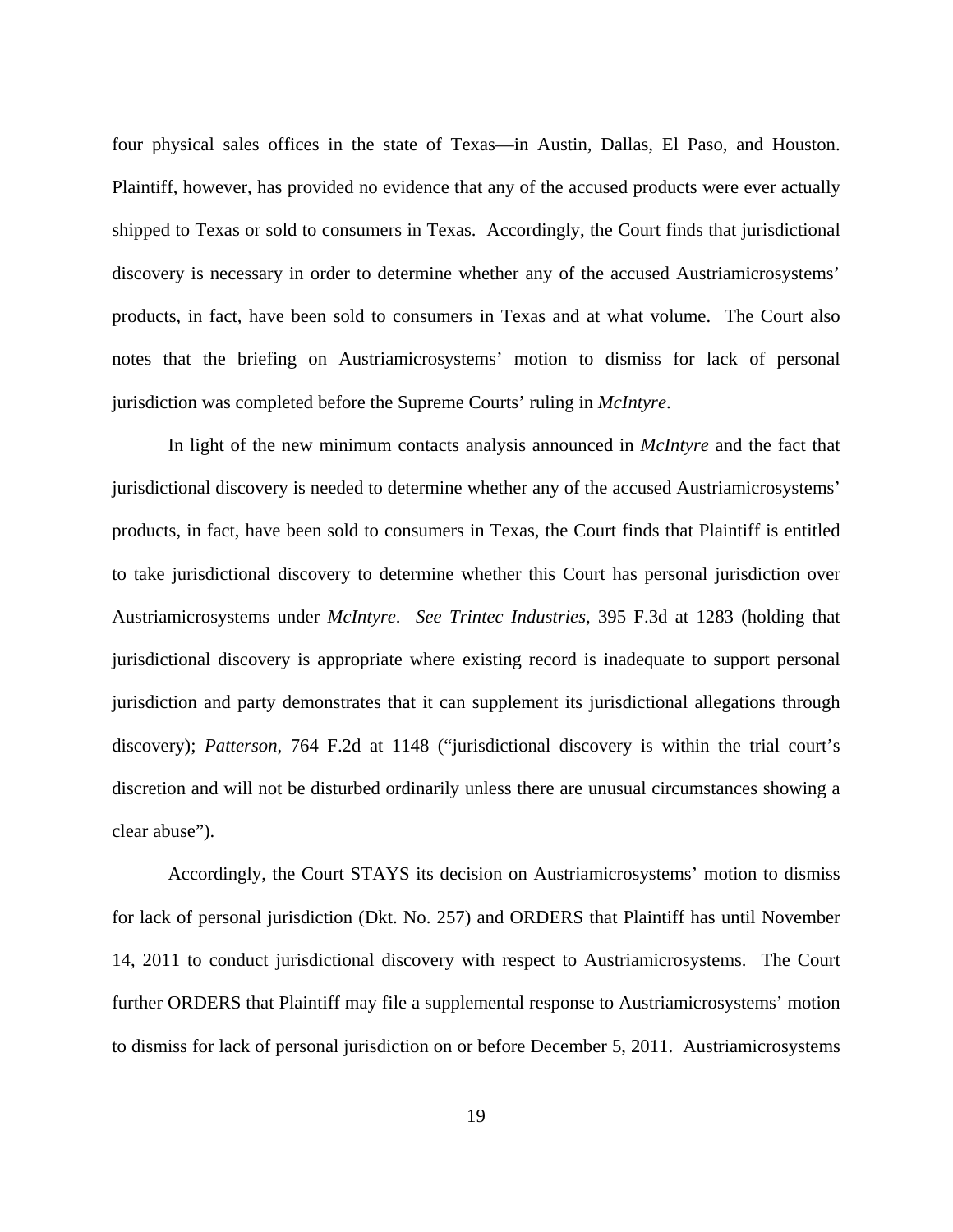may then file a supplemental reply on or before December 19, 2011. No surreply will be permitted without leave of court.

## **C. Renesas (Dkt. No. 301)**

 Renesas provides no affidavits or other evidence to support its assertion that it is not subject to personal jurisdiction in this Court, and instead only argues that Plaintiff has not met its burden of proving that the Court has personal jurisdiction over Renesas. Plaintiff, however, offers evidence that Renesas has three Texas sales representatives with six physical offices in Texas dedicated to the promotion and sale of the accused technology in Texas. To oppose a motion to dismiss for lack of personal jurisdiction, where the parties have not conducted jurisdictional discovery, a plaintiff need only make a *prima facia* showing of jurisdiction. *See Graphic Controls*, 149 F.3d at 1383 n.1 ("The district court noted that, because the parties had not conducted discovery on the jurisdictional issue, [the plaintiff] only needed to make a prima facie showing that [the defendant] was subject to personal jurisdiction in New York"); *Deprenyl Animal Health*, 297 F.3d at 1347 (noting that "[w]hen a motion to dismiss for lack of jurisdiction is decided on the basis of affidavits and other written materials, the plaintiff need only make a prima facie showing") (quoting *Behagen*, 744 F.2d at 733). In light of the evidence provided by Plaintiff to support jurisdiction and the complete lack of evidence presented by Renesas to suggest that it is not subject to personal jurisdiction in the Court, the Court finds that Plaintiff has made a *prima facia* showing that Renesas is subject to personal jurisdiction in this Court. Accordingly, the Court DENIES Renesas' motion to dismiss for lack of personal jurisdiction (Dkt. No. 301).